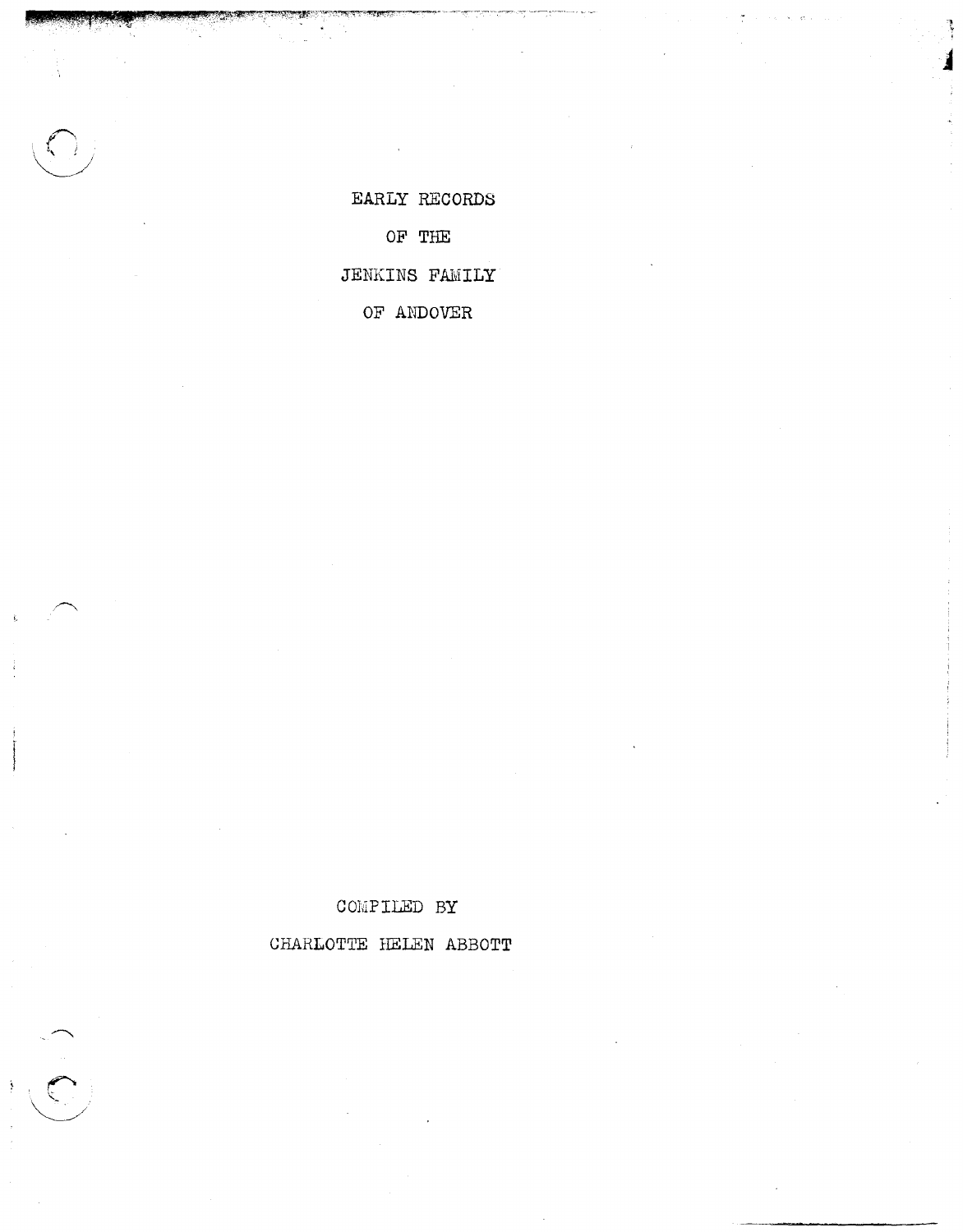<u>ushi ob salika kotabwa nchi ni Malika nchi Malika (maliki nchi muziki nchi nchi m</u>

-.-.....,.

JOEL (1) JEIKINS was a freeman in Braintree, 1646. He may have died in Malden, as he went there in 1646. I have not the name of his wife. His children were **:-**

Lydia (2), b. in Braintree, Oct.13,1640; m. John Paul in Malden, May 3,  $/1657.$ Theophilus (2), b. April 7, 1742, in Braintree, d. July 12, 1660. Ezekiel  $(2)$ , b. ; d. July 30, 1705; m. Sarah Gowing, dau. of Robert and wife, Wlizabeth ( Brock).

Obadiah  $(2)$ , b. ; m. Jan.ll, 1677, Mary Lewis, widow of Joseph;

- $Eemuel (2)$ , b. about 1650; m. July 10, 1670, Elizabeth Oakes, daughter of Thomas; lived in Malden; d. Bec.20, 1713, he is sd. to m. 2nd., Mercy Tufts, widow of Joseph Waite, June 11,1694; she d. July 19, 1736; was daughter of Peter Tufts of the Malden Ferry and had m. Waite, 1688/
- Joel (2) of Reading, I place in this lot. He is sd. to have m. a Mary Herbert of Lynn in Lynnfield; (his 2nd wife, Mary Chadwick, pub. Dec. 27, 1706) d. l748j I doubt this as I think Mary Chadwick was wife of Joel (3) • In her will the widow of Joel (2) names her kinsmen, Sam and Jolm Groves of Malden and Richard Shute, a neighbor- to have personals.

 $\ddot{\phantom{a}}$ Ezekiel Jenkins (2) Joel (1) and wife Sarah Gowing, had:-Mary.  $Pole (Poole(?)$  (3), probably an adopted child;. : in 1705, he (Margaret Cole  $\overline{\texttt{left}}$  267  $\overline{\texttt{b}}$ ..., his wife to have a life interest. He was a cripple. In his will he commends her :" She has been feet to the lame and help to the helpless ; had manifested great care to his aged father in his long time weakness before his death, etc.  $\eta$  and so gives her all he possesses.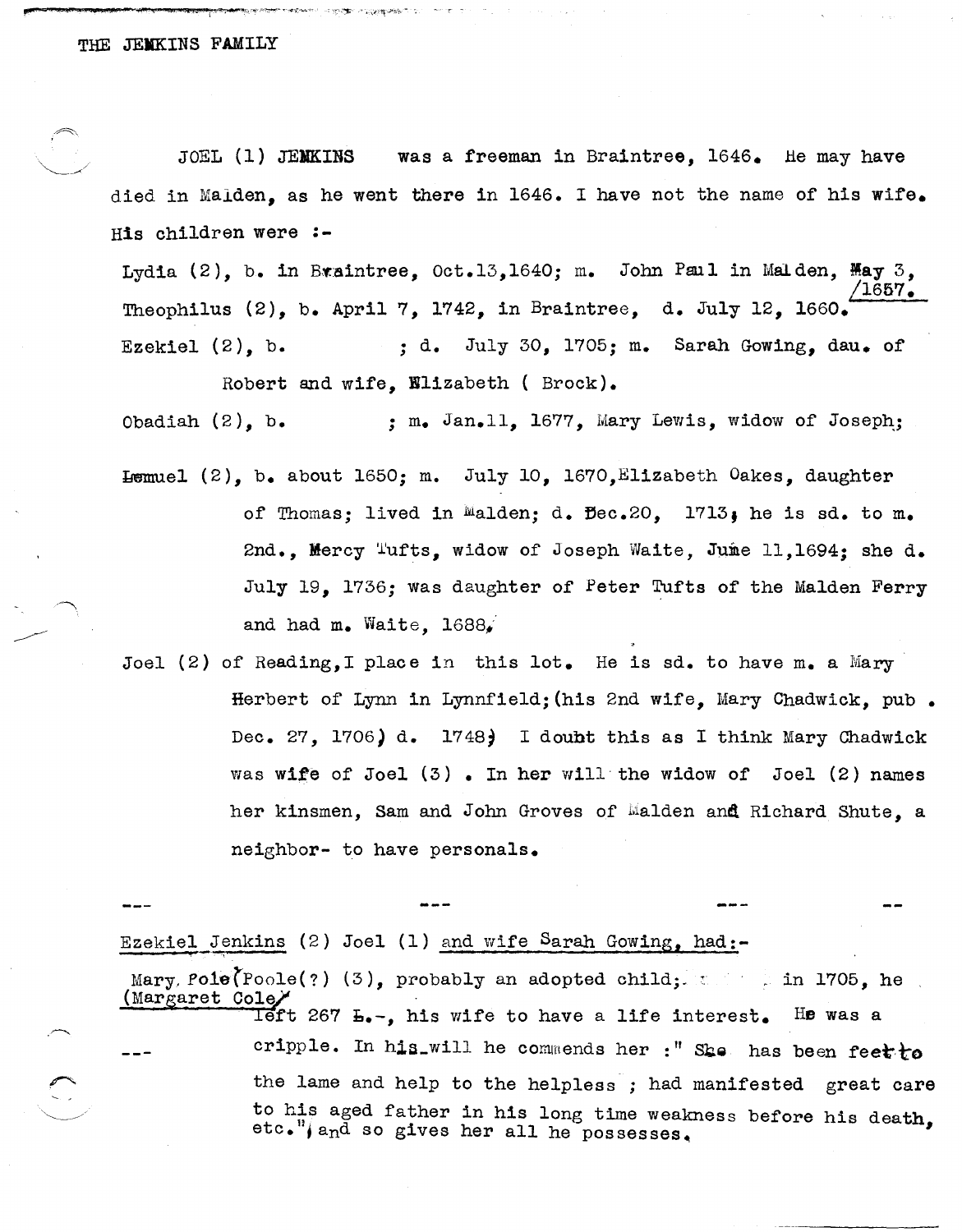~~adlah (2) Jenkins {Joel (1) and wife, Mary Lewis, had:-

Joel  $(3)$ , b. March 9, 1685; m. Dec. 27, 1704, Mary Chadwick; he was a cordwainer.

Obadia (3), b. April 4, 1690; m. Mary ---; lived in Malden; buried Mar.6, /1763. Mary  $(3)$  - ; m. Zachariah Howard;had Zach $(4)$ ;Mary $(4)$ ;Lydia $(4)$ Anne  $(3)$ , b. Oct. 29, 1687; m. Ben Teel of  $M$ alden, Dec. 31, 1712; he was b. Nov. 2, 1689; he m. 2nd., 1750, Margery Elder, at Medford. Sarah  $(3)$  -; m. Taylor,

Lydia (3), m. Noah Upham; had -Ben  $(4)$ . Lydia  $(4)$ ,

Lemuel (2) Jenkins ( Joel (1) and wife, Elizabeth Oakes, had:-Lemuel (3), b. March, 1672; lived in <sup>m</sup>alden; d. ;746; m. May 30, 1699. Mercy Chadwick.

: m. Wargaret -- ; lived in Walden; d. Oct.l. Ezekiel (3), b.  $By. 2nd.$  wife, Mercy [Tufts] Waite; 1*<sup>1752</sup> •*  ; m. 2nd-Nathe  $(3)$ , b. March 9, 1695 ; m. 1st, Sarah Elizabeth (3), b.Oct. 2, 1696; d. Feb. 16, 1698. Elizabeth  $(3)$ , 2nd., b. Jan. 22, 1699; d. Nov. 1, 1704. Joseph  $(3)$ , b. Nov. 11, 1700; m. Jemima Sprague; metioned in father's will. Mary (3), b. Oct. 2, 1702; not in will. Abigail (3), b. Nov. 2, 1703; d. May 15,1714. Sarah (3), b. Oct. 22, 1707; was in will, *lry15.* 

-2-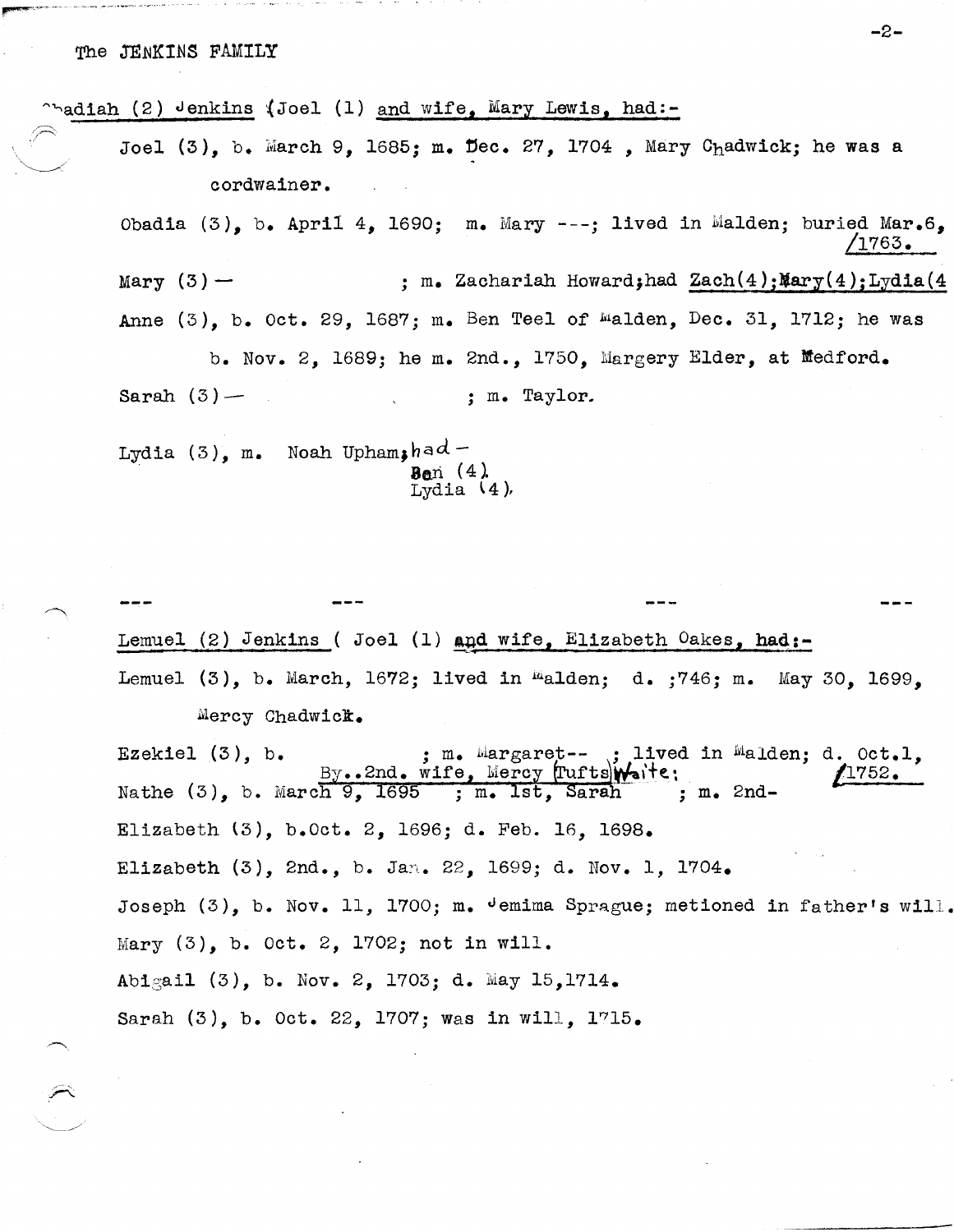The JENKINS FAMILY -3-

a sa matang matangan sa matang matanggunan di sang matanggunan mata

 $\begin{smallmatrix} \diagup \& \diagup \end{smallmatrix}$ 

Joel (3) Jenkins ( Obadiah (2) Joel (1) and wife, Mary Chadwick,had:-Joseph (4), b. Mar.17, 1725; in Reading; m. Nov.16, 1749, Sarah Barrows of Westford.( See Wilmington records).

Samuel  $(4)$ , b. about 1708; bapt. 1714; OF ANDOVER; d. in Andover, Oct. 12, .<br>1785; m. Rebecca Stuart of Gloucester(tradition), about 1740.

Obadia (4) b. about 1706; of Groton; w. Lydia Bixby of Westford,  $\mu$ ec. 21, 1737.

Mary  $(4)$ , b. about 1712; bapt. 1714; m. Cadwallader Ford of Wilmington. Dec.15,1725.

Sarah (4), bapt. 1714; m. Ebenezer Temple of Tewksbury, 1762.

Joel (4) bapt. 1714; the oldest child; d. in youth; not named in will. Hephziba  $(4)$  alive in 1754.

Elizabeth (4) probably a babe in 1714 when bapt. with others; d. 1762. Lydia  $(4)$ , b.  $-$ Rebecca  $(4)$  -; m. Ezra Carter,  $e^{i\theta}$ ept. 5, 1745; alive 1762. ; m. William Jones, May  $25,1745$ ; alive 1762.

Eight ch. were alive at division of the estate of Joel  $(2)$ .

 $r_{\text{temuel}}$  (3)  $\rightarrow$  Jenkins (Lemuel(2) Joel (1) and wife, Mercy Uhadwick,had:-Mary  $(4)$  $Nathe (4)$  $Ezekiel$  ( $\&$ )

Ezekiel (3) denkins ( $\text{Lemma 12}$  Joel (1) and wife  $\text{Margaret, had:}-$ Ezekiel (4),  $\boldsymbol{b}$ . July 5, 1709; m. Phabe Sprague, Aug. 3, 1732. Margaret (4), b.Sept. 7, 1706; m. Dan Floyd, Feb. 7, 1726.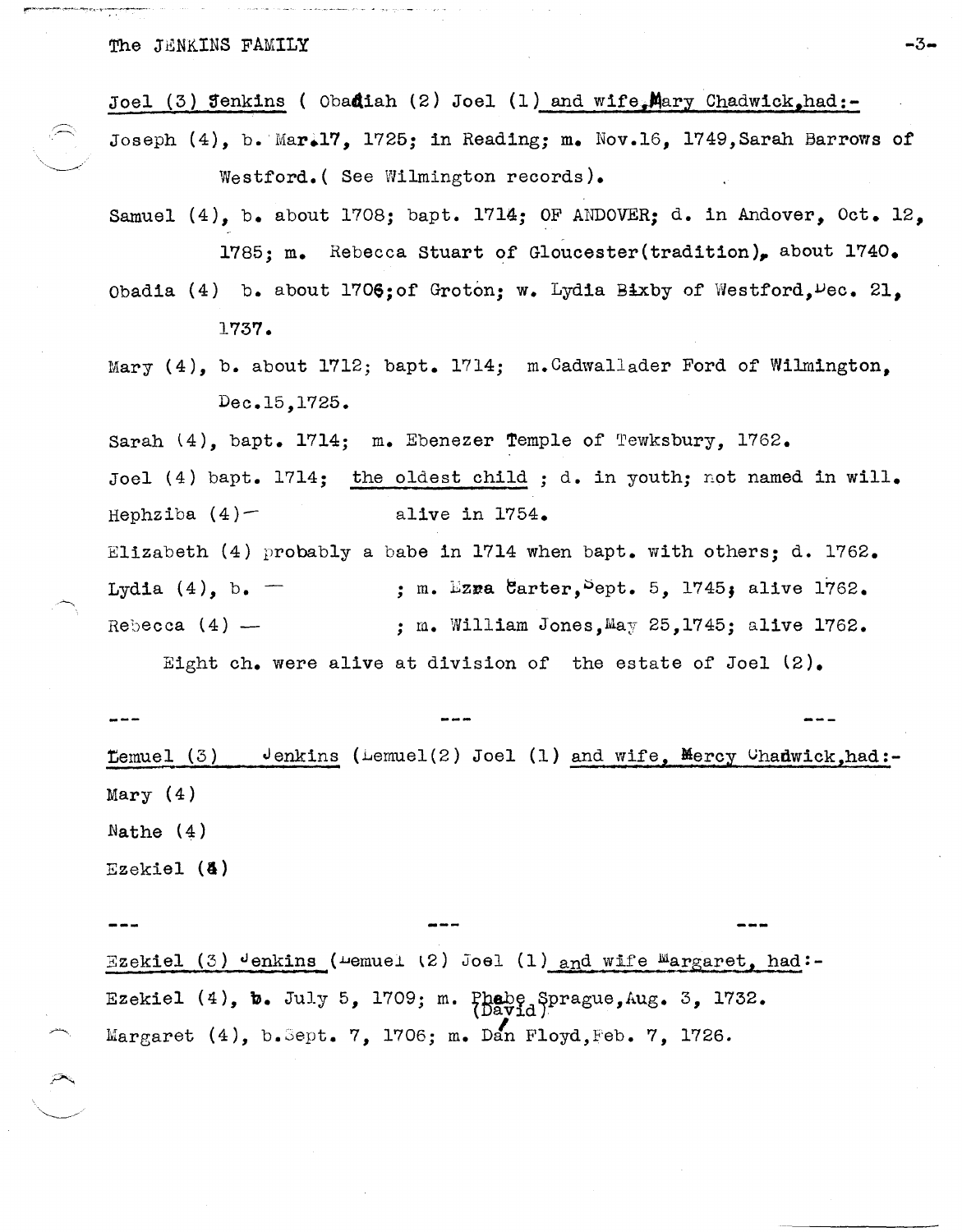**"".** 

who **d.**May  $15, 1745$ ;<br>had:-Nath'l (3) "enkins ( Lemuel(2)Joel(1) and wife,  $9$ arah---John (4), b. July 30, 1740.

Nath'l  $(4)$ , b.  $\text{May } 4$ , 1725; m. Abigail Hill, May 1, 1746;he was a school- $\pm$ teacher.

Thomas (4), b. about 1732; m. Jemima Smith of Reading, April 5, 1753. Lemuel  $(4)$ , b. Mag $\sigma$ 7, 1724; (possibly of the Revolution) Elizabeth  $(4)$ , b. May 9, 1730; m. Dan Floyd. Sarah  $(4)$ , b. Sept. 4, 1733; d. Oct.10.1736/

Ezekiel (4) Jenkins ( Ezekie1(3) Lemuel(2) Joel(l) and wife,Phebe Sprague,:- Phebe (5), b. June 21,1733. Margaret  $(5)$ , b. Aug. 28,1734. Ezekiel (5), b. Oct.17,1736.  $Mary (5)$ , b. Oct. 25, 1738. Edward  $(5)$ , b. June 19, 1740. Dorothy (5), b. Sept. 4, 1742. Lewis  $(5)$ , b. July 2, 1744.

Samuel (4)  $f$ enkins (Joel(3)Obadia(2)Joel(1) and w. Rebecca Stuart,had:-Samuel  $(5)$ , b. about 1742; record not found yet, m. Anna Upton in Reading, Jan.30, 1766; he was buried as  $L_t$ . Jenkins, with Military honors, 1777; see Parson French's report in So. Church records; estate appratsed July 5,1778; she d. 1806 at 62. She could "holler a mile away" and never needed a dinner horn.

Rebecca  $(5)$ , b. about 1744; m. Josiah Jones, Apr. 29, 1764; dead 1787. Lydia (5), b. Nov. 9, 1746; m. Josiah Blanchard,Sept. 1765; m. 2nd.Obadiah Wood, 3rd., Luther Bailey;joined Ch., Oct. 10, 1784;d.May 21, 1819; he d.  $\text{May, }1790$ .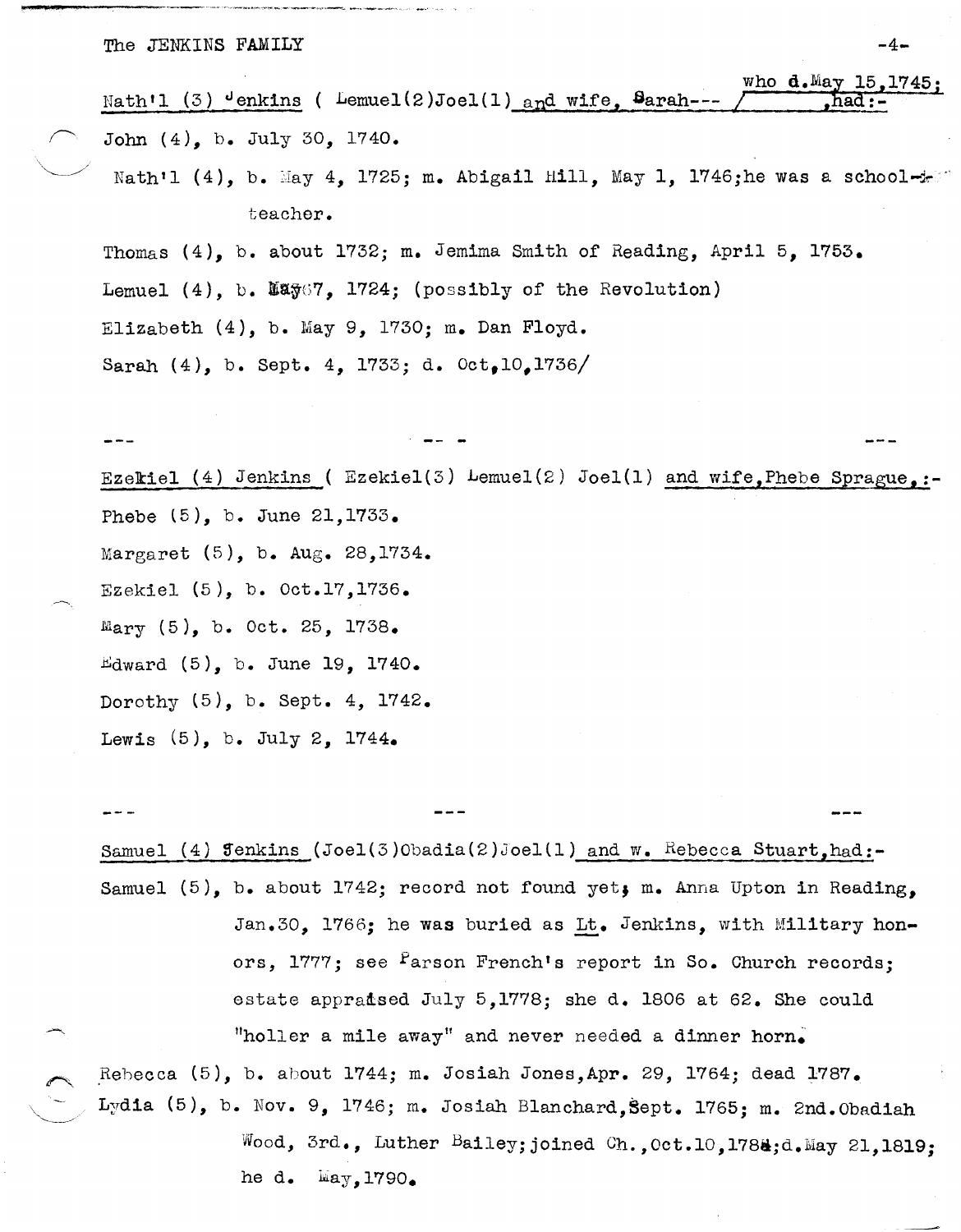#### The JENKINS FAMILY  $-5-$

 $\sim$ 

Children of Samuel ( $\bigoplus$ ) Jenkins, of Andover, and wife, Rebecca Stuart, cont.:-Mary (5), b. May 26, 1748; d. Sept. 25, 1753. (see Wilmington records.) Joel (5), b. April 29, 1750; d. Sept. 24,1753. Ben (5), b. Aug. 15, 1752; d. Sept. 26, 1753. Joel (5) 2nd., b. June  $7,1754$ ; m. Martha Carter; was a soldier of Revolution Ben  $(5)$ , 2nd., b. Bec.7,1756; m. Peggy Flint of Reading, Feb.11,1779; she d. March 1804 at 44; he was called Lt. Ben of the Militia, 1795; Capt. Ben, 1804; 2nd. wife was widow Sally Thompson of Charlestown, whom he m. Nov. 19,1805; d. Col. Ben, Sept. 12, 1834; wife went to Gloucester and resigned her dower; a relative of Sewell Thompson's folks and not a very harmonious character, by tradition.

Obadiah (4) Jenkins (Joel(3)Obad(2)Joel(1) and wife,Lydia Bixby,had:-Obadia (5), b. May 19, 1739; d.y. Lydia (5), b. Sept. 6,1741. Elizabeth  $(5)$ , b. March 28,1744. Susanne  $(5)$ , b. Aug. 20, 1746. Mary  $(5)$ , b. July 15,1749; Obadia  $(5)$ , b. May 14, 1751; served in Revolution; then went to  $G$ roton.

Joseph (4) Jenkins (Joel(3) Obad(2) Joel(1) and wife Bara Barrows, had:-Sarah  $(5)$ , b.  $\qquad \qquad ; \text{ m. Dec. 26, 1771, Joe1 Carter.}$ Lydia (5), b. July 11, 1754; m.Ebenezer Beard, Jr., Sept.26, 1782. Dorothy  $(5)$ , b. Dec.14,1755; m. John Foster of Reading, June 18,1775. Joel  $(5)$ , b. Sept. 23, 1757; m. Elizabeth Walker,June 13,1784; she d. May

3,1813 at 50; he m. 2nd.,Dorothy Merri11,Aug. 2,1814. (Wilm'ton' /records. Rebecca  $(5)$ , b. Aug. 12, 1759; d. June 10, 1762. Joseph  $(5)$ , b. April 5, 1761. Rebecca (5), b. Dec.28, 1762.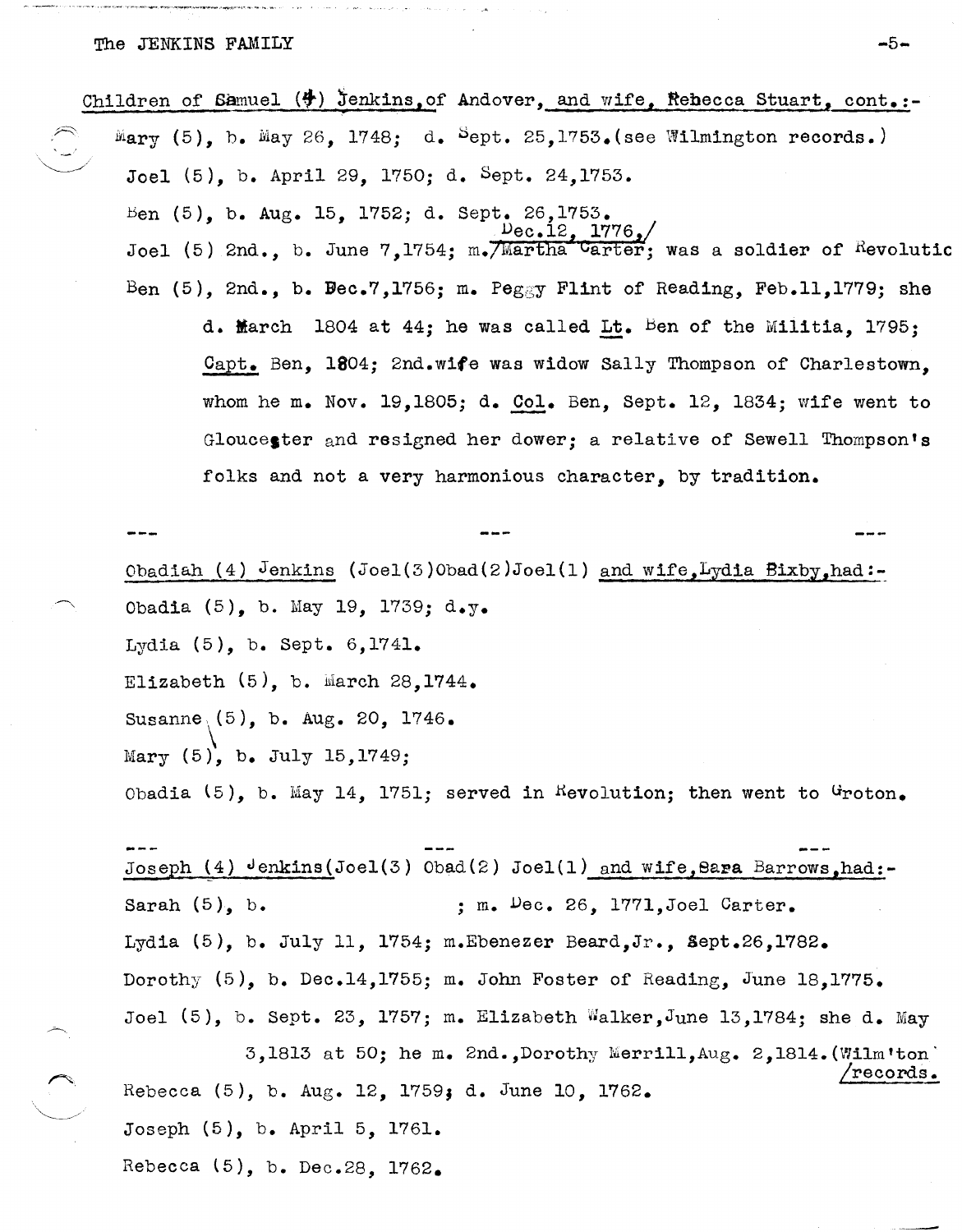The JENKINS FAMILY  $-6-$ 

-''--... .. \_---\_.,<:/ Ghildren of Joseph(4) Jenkins and wife.Sara Barrows, (  $cont.$ ):-Aannah (5), b. May 20, 1764; m. Caleb Eames, Jr.,Nov. 22, 1792. Elizabeth  $(5)$ , b.  $Dec.13.1765$ ; m. Joseph Peabody, Nov. 17.1796. Ben  $(5)$ , b. Nov. 1. 1767; m. Eliza Pearson of Andover, Feb. 20.1793.

**-'--** <del>91 (1</del> 9 Sam (5)  $\bar{\mathbf{J}}$ enkins (Sam(4) Joel(3)Obad(2) Joel(1) and wife, Ann Upton,had:-Anna (6), b. Dec.17,1766; m. Joseph Batchelder of Reading, Dec.17,1787. Molly  $(6)$ , b.  $\text{July } 23,1768;$  m. Abiel E. Upton, May 28,1788. Sarah  $(6)$ , b. Oct. 21,1770; d. unm. April 21,1847;lived with brother Sam. Rebecca (6), b. Feb. 23,1773; m. David Gray, Feb. 23,1797. Samuel (6), b.Jan. 3, 1775; published to Lydia Damon of Reading,Apr.15,1800; a widow she d.  $\sqrt{\text{Sept.14}}$ , 1856 at 76; Sam joined So. Ch., 183] but withdrew from fellowship of it,  $1844$ , Lydia remained.

Elizabeth (6), b. Jan. 23,1777,the year her father died; m. Amos Blanchard, Jr., Jan.14,1802; he d. Aug.17,1847 at 74; she d.Jan.3,1849.

Joel (5) Jenkins (Sam(4)Joel(3) Obadiah(2)Joel(1) and wife, Patty Carter, had:-Patty (6), b. June 26,1777; m. Jacob Burtt, March 29,1798. Nov,  $29,1798$ , Nabby  $(6)$ , b. Nov. 26,1778; m.  $\overline{\wedge}$ Wm. Lambert Kidder, b. in Billerica,Apr.13, 1775; he was of Reading at the time of marriage; moved to Amherst, N.H. had: William Lambert (7), Nancy  $(7)$ . Mahala  $(7)$ ; Francis  $(7)$ ; Charles  $(7)$ . Joel  $(6)$ , b. Oct. 23,1786; m. Phebe Gray.Jan.3,1806; we called her"Old Marm Jenkins"; she lived on High St.,d. in Lynn,Aug. 31, 1861 at 77; he was drowned. She was a Universalist; a quaint figure in gowns and tippet.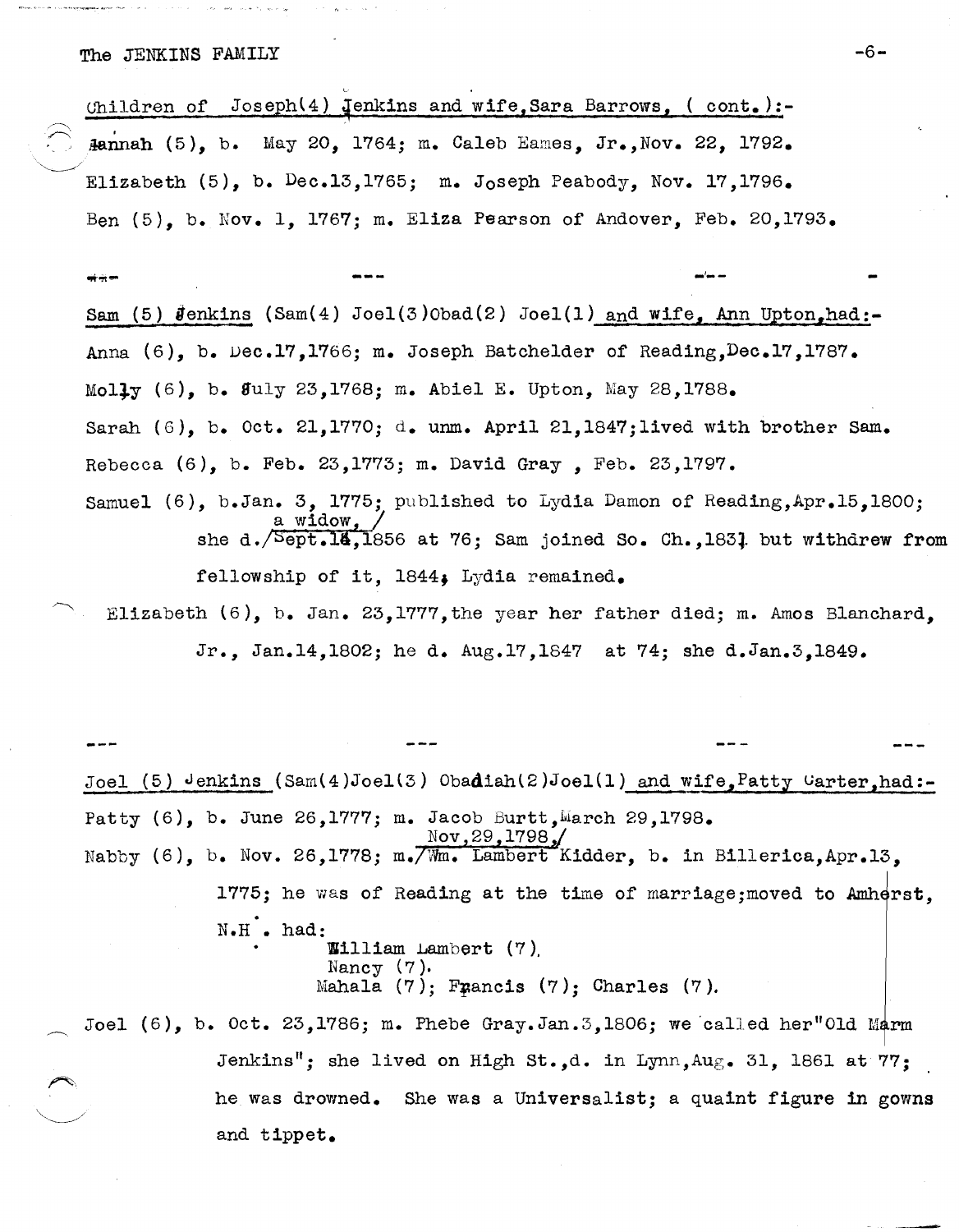The Jenkins Family  $-7-$ 

Children of Joel (5) fenkins and wife, Patty Carter, ( cont.):-

Jonathan  $(6)$ , b. June 4,1782; pub. to Rebecca Pratt of Reading,Dec.19,1808; probably lived in Mt. Vernon, N.H.

- Lydia (6), b. Nov. 2, 1783; m. Cornelius Gould, 1812; joined Ch. 1824; dismissed to Reading, 1834.
- Micah (6), b. July 26, 1786; m. 1st, Deborah Morse of Woburn; m. 2nd.,Betsy dau. Joshua Mooar and W. Debora Chand Mooar, 1813; she was b. 1790, he was then of Mt. Vernon, N.H. (1er.) Hannah (6), b. Oct.3, 1787;m. Jacob Jones, Oct.4, 1807. Nathan (6), b. Oct. 7, 1789; unm.; left home and cut himself off from friends. Polly (6), b. April 14, 1791; m. Ebenezer Upton, Jr., of Reading,Jan.ll,1813;

m. 2nd., a Coy.

Eliab (6), b. June 11,1793; unm.; went down East; nothing more known,

Ben (5) Jenkins (Sam(4) Joel(3) Obad(2) Joel(1) and wife, Peggy Flint, had:-

- Ben (6), b. April 4,1786; called Capt., 1835; d. May 2, 1835; m. 1st., Naomi Kendall varter, a cousin of Patty, Dec.l, 1808; she d. Feb.l0, 1821; he m. 2nd., Sept. 21,1821, Elizabeth Berry of Middleton; she d. June 24,1853, at 56. Built home in Scotland District, 1807.
- Samuel (6), b. June 4,1790; m. April 30,1812,Zerviah Holt, dau. of Joseph Holt and wafe Mary Eaton, b. Oct. 1787.
- William (6), b. June 31,1795; m. Polly S. Farnum, May 21,1818; he withdrew from South Church 1844, with others; he d. Feb.22, 1878; she d. age 95, March 5,1891; was dau. of Ben Farnum and wife, Ruth Saltmarsh. Joseph (6), b. Jan.l0, 1802.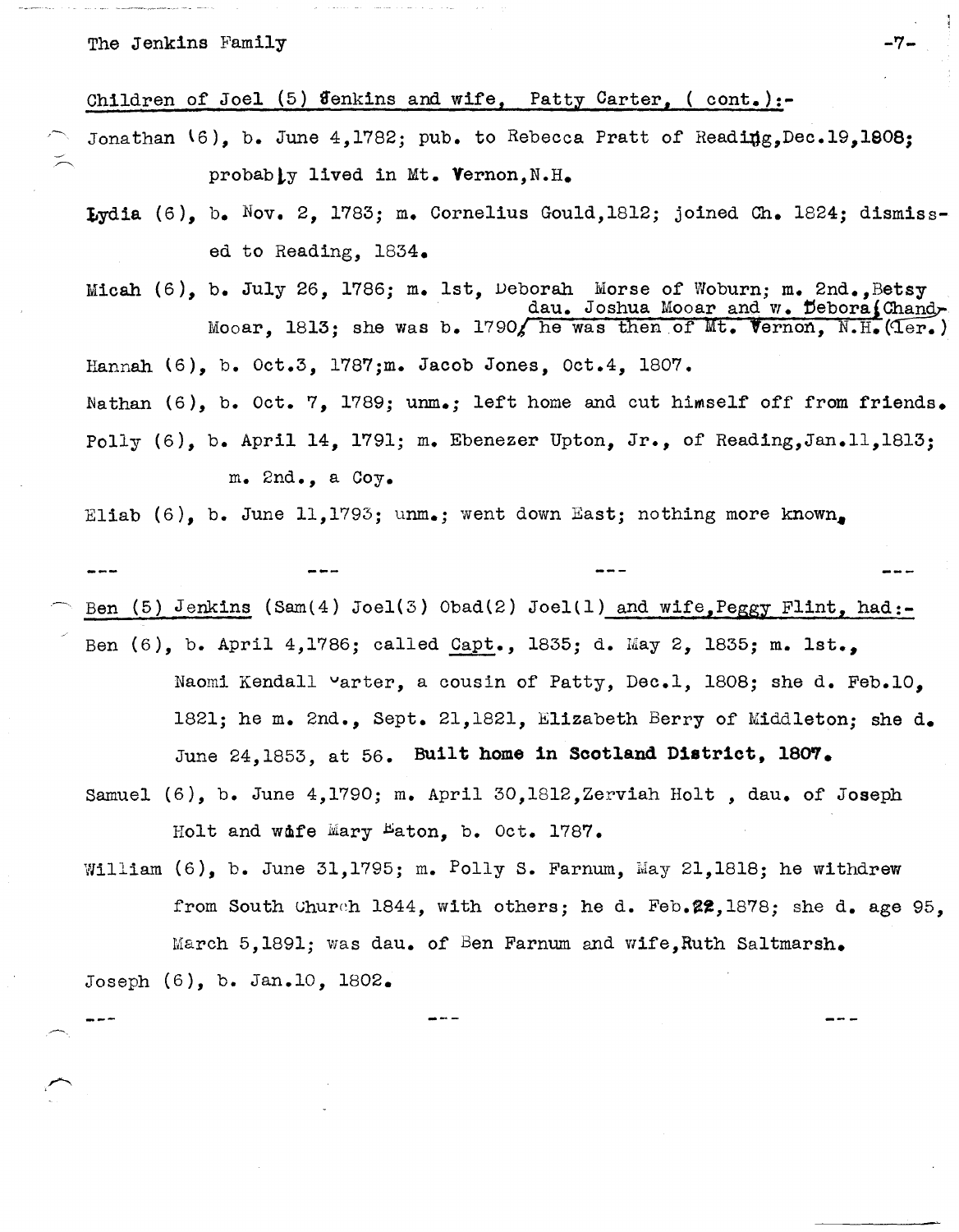Samuel (6) $\texttt{Senkins}(\texttt{Sam}(5-4)\texttt{Joel}(3) \texttt{Obad}(2)\texttt{Joel}(1)$  and Lydia Danon,had:-Lydia  $(7)$ ,b. June 14,1801; m. Ballard Holt.

Samuel (7), b. April 9,1803; m. Mary K. Varleton, April 29,1831; some sd. he was a carpenter of Dorchester; others, that he took care of the old Poor Farm, either in No. Andover or Bedford.

Ebenezer (7), b. April 28,1807; m. Sally Russell,dau. of Joel Russel1and Sally Curtis, Sept. 18, 1828; she was the only Jenkins  $\sqrt{\text{Chur}}$ ch . v: member of the 1860 list. He d. Dec. 22, 1883; she d. Aug.12,1896<br>at 89.

Joel(6)  $f$ enkins (Joel(5)Sam(4)Joel(3)Obad(2)Joel(1) and wife,Phebe Gray,had Joel (7), b.Sept. 15,1807 in Albany, Me; lived in Lowell when he m. June 30,1831, Sarah M. Steele of Wilmington; lived in Lynn later.  $Henry(7)$ , b. Aug. 14, 1809;lived in Reading and then in Mt. Vernon , N.H; m. Martha Jenkins, dau. of J<sub>o</sub>nathan.

Jacob (7), b. Aug. 17,1812; "an alround genius"; invented steam hollow last for compo shoes; was a laborer, cordwainer and mechanic; manufactured dolls' shoes in New Jersey; m. Elizabeth Uhickering of Charlestown,  $Aug. 7, 1844$ ; she was b. in Charlestown and lived with her grandfather in Andover and m. here.

Noah (7), b. Sept. 8,1814; disappeared.

Charles  $(7)$ , b. May 20, 1820; m. Sarah W. Abbott, March 21, 1844; she was dau. of Ben (6) Abbott and wife, Polly Wood; lived in Lynn and Reading.

 $Micah(6)$  Jenkins and Deborah Morse-

 $\sim$ 

No children of hers found as yet.

,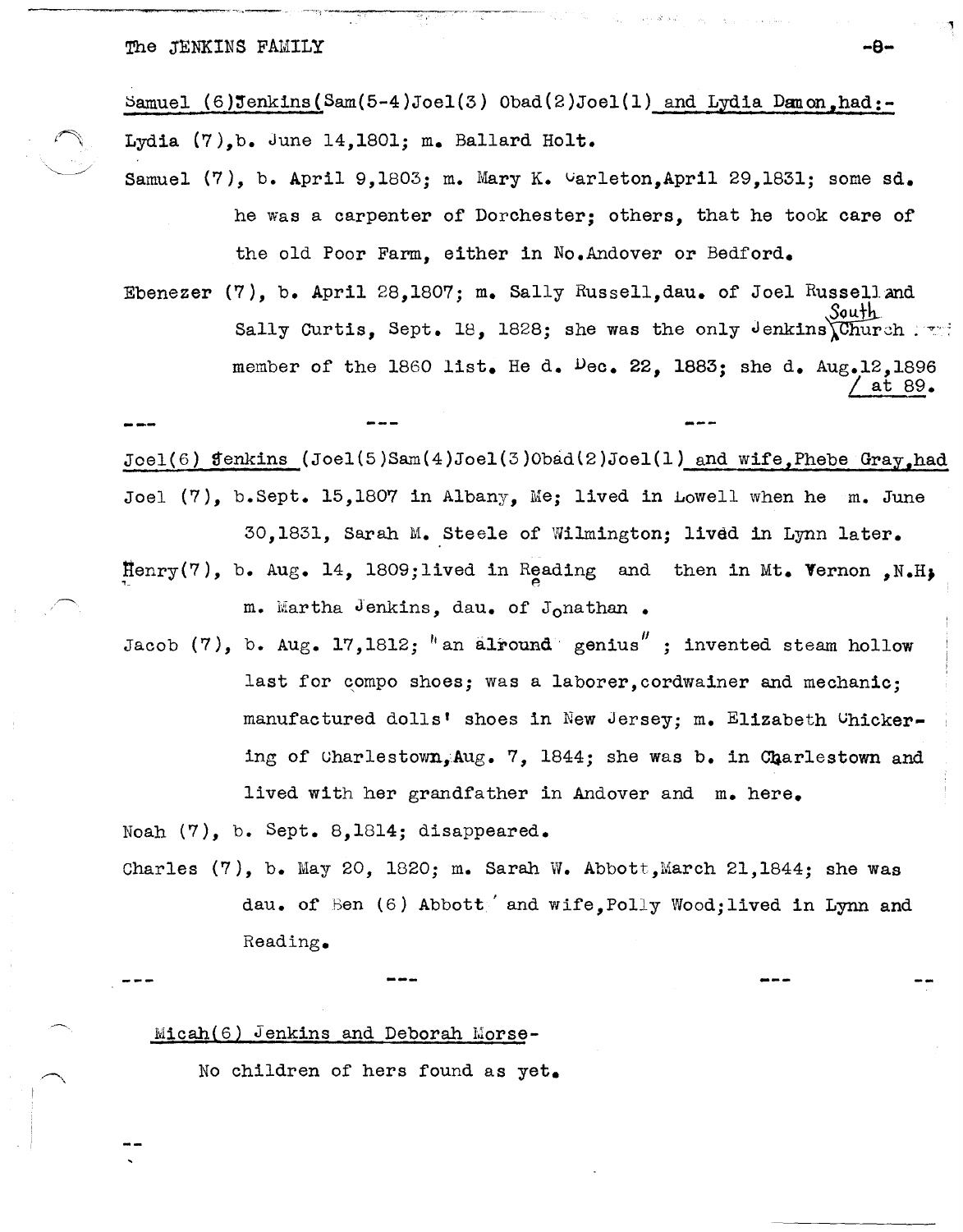$\frac{2nd \text{ wife}}{4}$  Micah(6)Jenkins(Joel(5)Sam(4)Joel(3)Obad(2)Joel(1) and/Betsy Mooar,had:-

Osmore  $(7)$ , b. Dec.3, 1815; lived in New Bedford and  $l$ Helrose; had:-Osmore  $(8)$  of  $^{\mu}$ elrose.  $Wm_{\bullet}$  (B).

Debora  $(7)$ , b. Aug. 27,1822; in Reading; m. Jonathan A, Clark; joined So. Ch. 1835; dismissed to Granby, Mass., 1848.

Luther  $(7)$ , a twin, b. Aug. 27,1822; lived in Mt. Vernon, N.H. when he m. Caroline c. Putnam; his 1st w. Was Nancy Putnam,dau. of Israel Futnam and w. Mary Hawkes.

2nd wife. Ben (6) Jenkins (Ben(5) Sam(4)Joel(3) Obad.(2)Joel(1) and/Eliz.Berry.had: Ben Flint (7), b.July 3, 1822; m.Abigail Foster Barker, before 1848; cousin of Mrs. Stuart Jenkins; lived in No. Andover in old Barker place; had trouble once over settlement.

Wm. Stuart  $(7)$ , b. July 5,1824; m. May 22,1849, Mebecca Farnum, 21, of North Andover, dau. of Jacob and Kebecca; he was a cabinetmaker and builder, highly respected  $\cdot$  : d. April 1900.

Elizabeth (7), b.  $\mu$ ec.22,1826; (was she the <sup>C</sup>aroline E., age 26, who m. April 21, 1853 . Wm. H. Putnam, son of Israel Putnam and Mary Hawkes- Ballardvale trader?

John Brooks  $(7)$ , b.Oct. 7, 1829; m.  $\frac{5}{10}$ ept. 1,1853, Ellen Holt, 19, b. in Uhelmsford, dau. of Dave Holt and Parah Fletcher; he was a farmer; was in Co. B.11th Mass. Rgt. in Civil War;d. d.1913. Edward Kendall  $(7)$ , b. Oct.14,1831; m. Nov. 24,1864, Nancy Jenkins ,26, daughter of Ebenezer Jenkins and w. Sally Russell; was a far-

> mer; once Treas. of Essex Co; | a+eYin a bank. (Served in Co.H. 1st Mass. Heavy Art. in C1v1l War; Trustee *ot* Kem.Hall LibrarJ from 1872-1925; clerk of South Parish, 30 years; director in<br>National Bark 30 years, director in rom 1872-1925 ; clerk of South Parish, 30 years; director<br>National Bank, Salem, 25 years. Pres. of First Nat'l Bank, Salem, 5 years. Celebrated 50th wedding anniversary, Dec.4, 1914; he d. 1925.]

-9-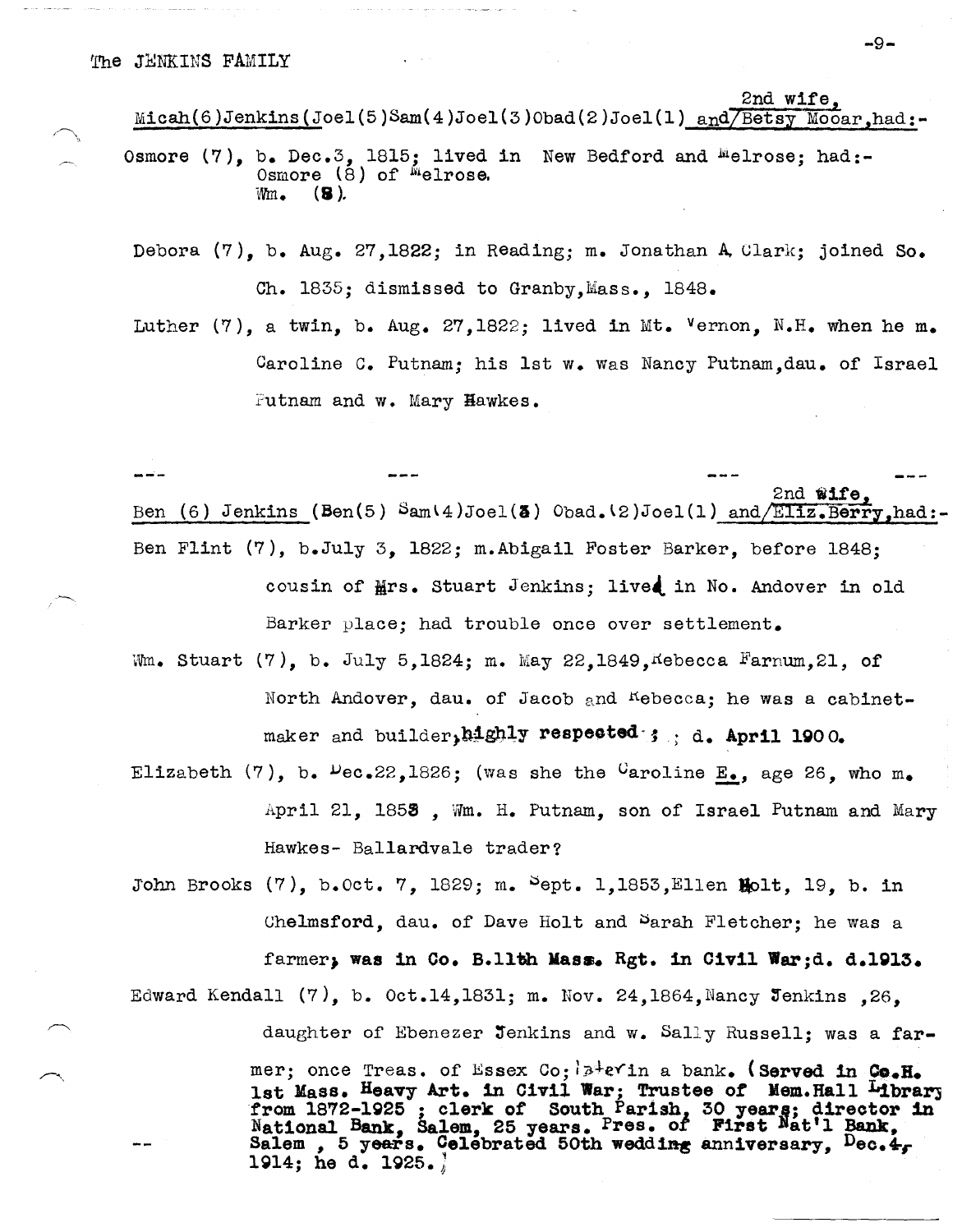William (6) Jenkins  $(Ben(5)Sam(4)Joel(3)Obad(2)Joel(1)$  and Polly S. Farnum:-Margaret Flint  $(7)$ , b.April 27, 1819; d. Dec.14,1821. Mary Farnum (7), b. July 23,1821; m. Sam Flint of North Reading. Margaret Flint (7) 2nd., b. Jan.18,1825; d. Nov. 22,1870; unm.; a teacher. Ben (7), b.about 1835; m.July 10,1859, Phebe Jane Viorcester, 25, b. in Chelmsford, dau. of George and Margaret, lived in Andover: Ben d. in  $v_{\text{alifornia at 28, of T.B., Sept. 26,1862.}}$ 

Elizabeth (7), b. about 1839; m. June 20,1863, James P. Butterfield of Andover, a millwright, b. in Tyngsboro, son of James and Rachel.

 $\sim$ 

Sam (6) Jenkins (Ben(5)Sam(4)Joel(3)Obad(2)Joel(1) and w. Zerviah Holt,had:-Samuel W.  $(7)$ , b. April 13,1813; went to Bradford.

Ben (7), b. July 2, 1815.

Albert H.  $(7)$ , b. about 1820; m. Nancy A. Childs about 1844. He also seems to have m. Elinor M. Holt, May 19, 1856; she was b. 1833, dau. of Henry Holt and w. Polly Merrill.

Sam(7)Jenkins (Sam(6-5-4)Joel(3)Obad(2)Joel(1) and **fig.** Mary Garleton,had:-Jen Kins;  $p.14$ -Sam C.(8), b.may 1, 1832; worked for Davis & Furber;m.Charlotts---;lived No.<br>Andover. Farnham  $(8)$ , b. Nov. 2,1833; lived in Bedford; m. a dau. of Alfred Jones. Damon (8), b. Sept. 9, 1836; went to Bedford. Mary  $(8)$ , b. March 26,1839; was in Ballardvale; m. a Sawin. Putnam (8) b. Oct. 8, 1841. Lydia (8), b. Nov. 1, 1847; m. Clarence Whittemore of Manchester, N.H. Eben  $(7)$ Jenkins(Sam $(6-5-4)$ Joel(3)Obad(2)Joel(1) and wife Sally Russell,had:son (8), b.. Aug. 7; d. Aug. 22,1829.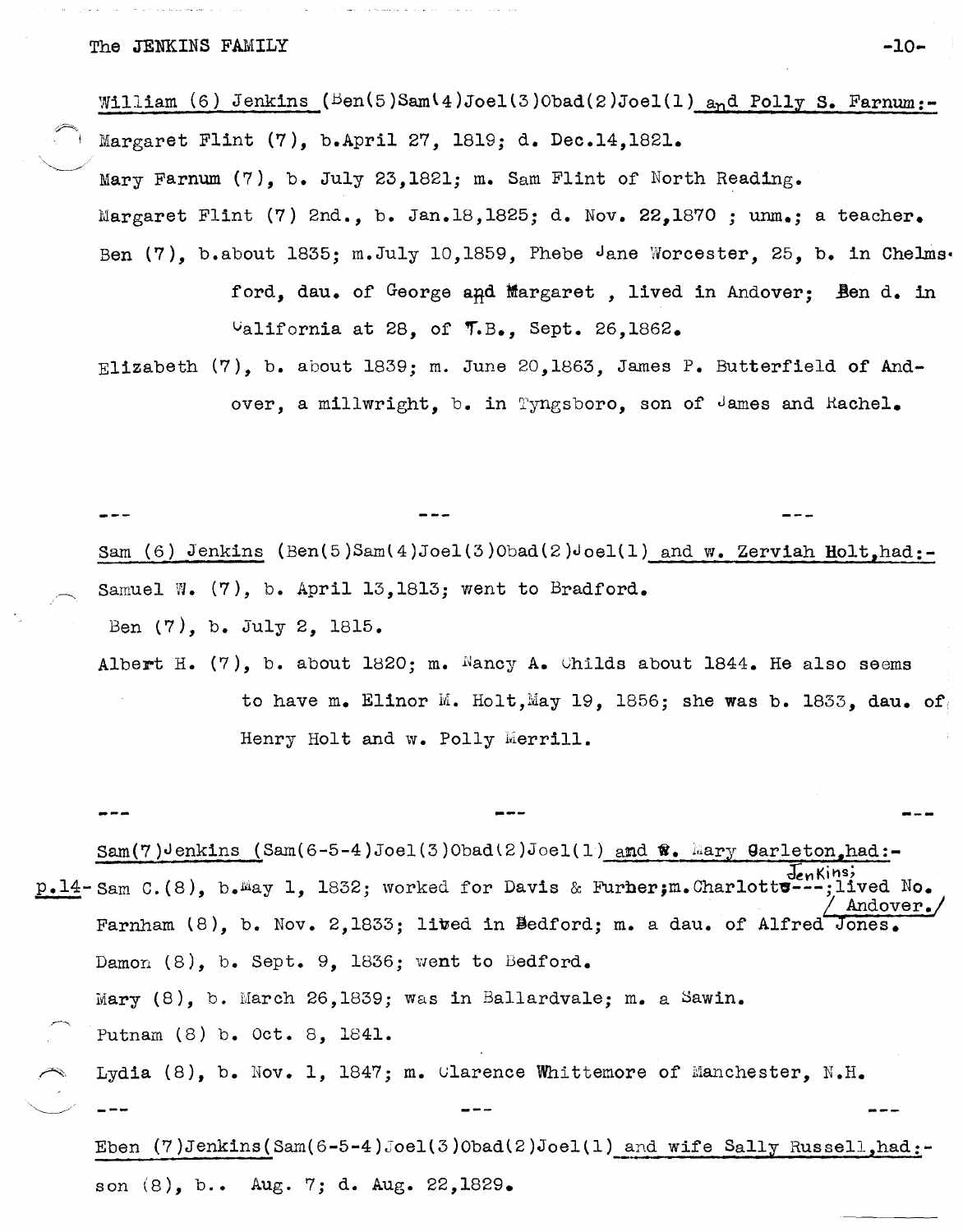### The JENKINS FAMILY **-11-**

Ebenezer (7) Jenkins and wife Sally Russell, had ( cont.):- Ebenezer  $(8)$ , b. June 5, 1831; d. March 28,1833. Lydia  $(8)$ , b. 1833; d. Dec. 9,1869. Milton  $(8)$ , b. March 29,1835; d. Jan.16,1852; buridd in private Jenkins Yard; think they have moved him since. Nancy  $(8)$ , b.  $\text{March } 19$ , 1838; m. E. Kendall Jenkins, Nov. 24, 1864; he was son of Ben Jenkins and w. Betsy Berry; he was a farmer, Om $\overline{d}$ r (8) b. Feb. 9,1840; m. April 12,1866 Augusta P. Shattuck, dau. of Math Shattuck and  $W$ . Mary; all abbott of Billerica.<br> $W \cdot 2$  Delia Curley  $\ell$  chiatum if. Shattuck and w. Mary : Abbott of Shattuck and w. Mary : Abbott of M. 2 Delia Curley & Chiatum of St. Matilda  $(8)$ , b. 1847; d. Sept. 23,1848. Sarah F.  $(8)$ , b. Dec. 31, 1850; lived with Mrs. Kendall Jenkins. Wendall Phillips  $(8)$ , b. - ; m. Olive Dinsmore; lived on Elm St.  $\texttt{Jacob(7)}$ Jenkins(Joe1(6)(5)Sam(4)Joe1(3)Obad(2)Joe1(1) and Elizabeth Chicker-Emily Elizabeth  $(8)$ , b. Oct.11, 1845; d. June 4, 1860, in Lynn. Isabella  $M$ aria (8), b.Feb.3,1847; d.y.  ${\tt nn}$  . Isabella Maria Holt (8), b. June \_18, 1848; lived in Lynn; m. Nov.22,1868, Hrancis Woodbridge, 32, a shoemaker, as his 2nd wife; he was son of Wm. and Mary H. Woodbridge. Nalter Hardy (8), b. June 9,1851; roving. Mozart (8), b. Oct.5,1853; Doctor; lived in Lynn; now in Trenton, N.J. Luther  $(7)$ Jenkins (Micah(6)Joel (5)Sam(4) and wife, Caroline Putnam, had:-Edmond Putnam (8), *b.* Dec. 6, 1866;lived in Florence, Mass. Ira  $(8)$ , b.  $-$  ; unm.; bookeeper, Wakefield Pattern Co. Mary Jane(8), b. in Reading 1850( daughter of 1st wife, NANCY PUTNAM) ; Osmore (8) lived in Andover; m. Henry H. Hayward, butcher, son of Henry Ed. and wife, PoLLy Curtis, Nov.19,1868. died.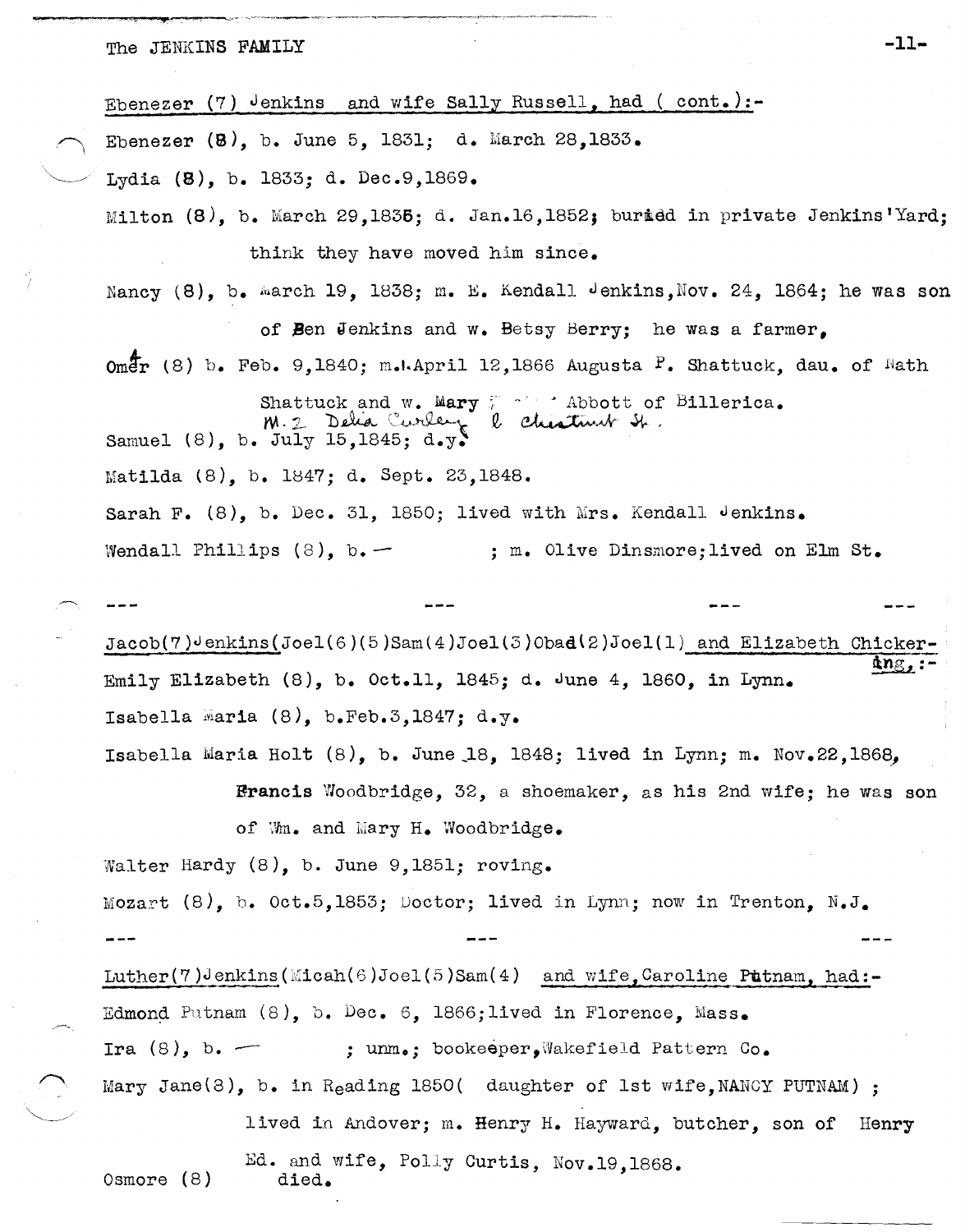**/&4** ".

Ben Flint (7)Jenkins(Ben(6-5) Sam(4) Joel(3) and  $\nw$ .Abigail Foster Barker, had:- $\gamma$  Milon S. (8), b. Sept. 19, 1848; m. a Miss Fuller, dau. of Dan S. and Rebecca. Uec.12, 1869;lived on Barker place in North Parish.; d. 1910,  $W39$  an attorney.

W. Stuart(7)Jenkins(Ben(6)(5)Sam(4)Joel(3) and wife, Rebecca Farnum, had:-Ella Stuart(8), b. 1854; m. Oct.21,1874,Ben F. Smith, 25, merchant, son of Peter and Esther.

Kate Plumner (8), b. Feb. 22,1858; unm. Farnham  $(8)$ , b. Dec.13,1865; died at Colorado Springs, May 28,1884.

John Brooks(7)Jenkins(Ben(6-5)Sam(4)Joel(3) and wife,Ellen Holt,had:-Brooks (8), b.Nov. 28,1853; d. April 8,1859.

Alvin (8), b.Nov. 13, 1855; m. Oct.15,1884, Lizzie C. Kimball,28,of Danvers, dau. of Horace Kimball and wife, Elizabeth Gray.

Charles Berry(8), b. March 27,1857; m. Jan.17,1883, Mary Jane Ashby, 24, a teacher, dau. of Thos. Ashby and w. Mary T.Farley of Salem; he was a salesman. April 21,1886,/

Frank B. (8), b. 1863; milkman; m. Bertha Upton of No. Reading, 23, dayghter of Lysander Upton and w. Eliz. Fairbanks.

Bessie Maria  $(8)$ , b. Jan. 27,1867; unm.

Ben (8), b. Dec.21, 1861; umn. ; shot by a woman in a restaurant which he kepi at St. Louis Exposition; died shortly after.

Bertha (8), b. July 2,1871; d. Aug. 29,1873.

Edward Kendall(7)genkins(Ben(6-5)Sam(4) Joel(3) and wife, Nancy genkins, had: Alice Carey (8), b. June 17,1867;m. Nov.17,1896 Howard Ernest Morse of Newton Highlands, 26, a confectioner,b.in Norwood, son of Sidney E. and

Martha J. (Hayward);divorced before  $1904.$ Edward Stewart(8), b.Feb.8,1870; d.July 20,1894.<br>Philip K. (8), b. March 4,1882;  $\frac{1894}{100}$  M.  $\frac{1}{100}$ Portand Ku.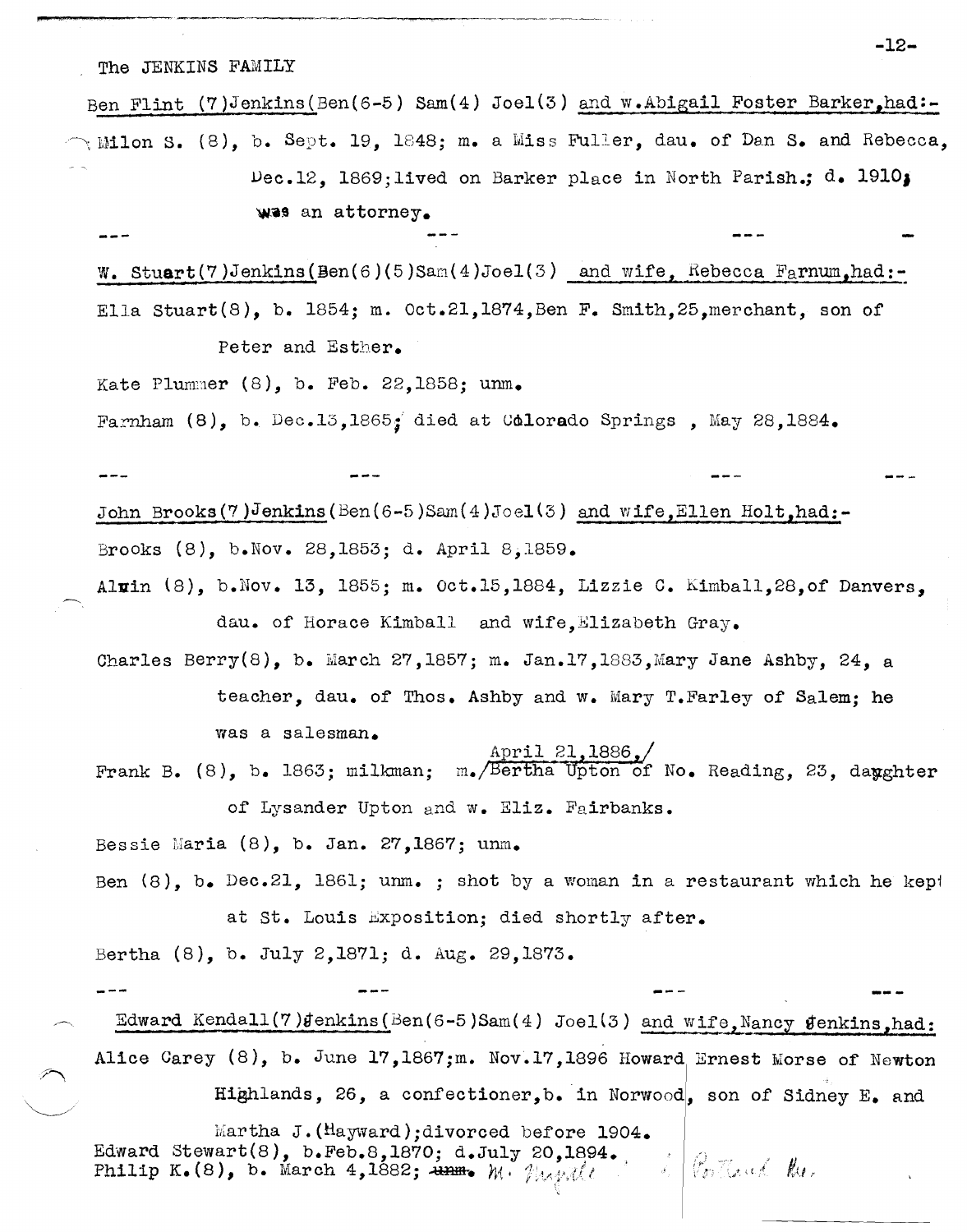### The JENKINS FAMILY  $-13-$

~\_"' \_\_\_ ""~ \_\_\_\_\_\_\_ "·c . .

> Ben(7)Jenkins(Wm.(6)Ben(5)Sam(4)Joel(3) and wife, Phebe Jane Worcester,had:-George Wm.  $(8)$ , b. July 12, 1860; d.

Margaret Janette  $(8)$ , b. Dec.18,1861; m. George Stannard; he was in organ business; d., and she is in Boston Kindergarten work; has 1 son.

Albert H.(7) Jenkins(Sam(6)Ben(5)Sam(4) Joel(3) and wife, Nancy Childs,had: Emily A. (8), b. Sept.3, 1845; m. Nov.10,1869, $\frac{\text{1}}{2}$ ewis G. Holt, son of Jonas

Holt and wife  $F$ aulihe Frye; he was a farmer; 29.

William (8), b. Nov.15,1846.

Herbert (8) **B.** b. April 24,1850.

Delia Maria  $\left(8\right)$ , b. Feb.1852. (father called farmer of Dunbarton,  $N.H.$ ) Adaline (8) Alfred (8) ---- twins, b. June 22, 1854.

Sarah Howarth  $(8)$ , b. April 27,1856; (mother called PHEBE)

Kendall (8), b. Sept.15,1859;(mother Nancy.)

( Albert(7) and his family lived in the woods-Henry Gray's place .) **----**

Wendall  $P_{\bullet}$ .(8) Jenkins(Eben(7)Sam(6-5-4-)Joel(3) and Olive Dinsmore,had:-Maude Lucy (9), b. April 20,1882; d. after 1900.

Alvin (8) Jenkins(Jn.B.(7)Ben(6-5)Sam(4)Joel(3) and Lizzie Kimball,had:- $1.1937$ John Alvin (9), b. May 1,1887. Mary Putnam (9), b. April 24,1890. Arthur Kimball (9), b. Aug. 4,1892.  $\boxed{\equiv}$  A  $t$ , being the set of  $\frac{1}{1+\epsilon}$ )<br>——-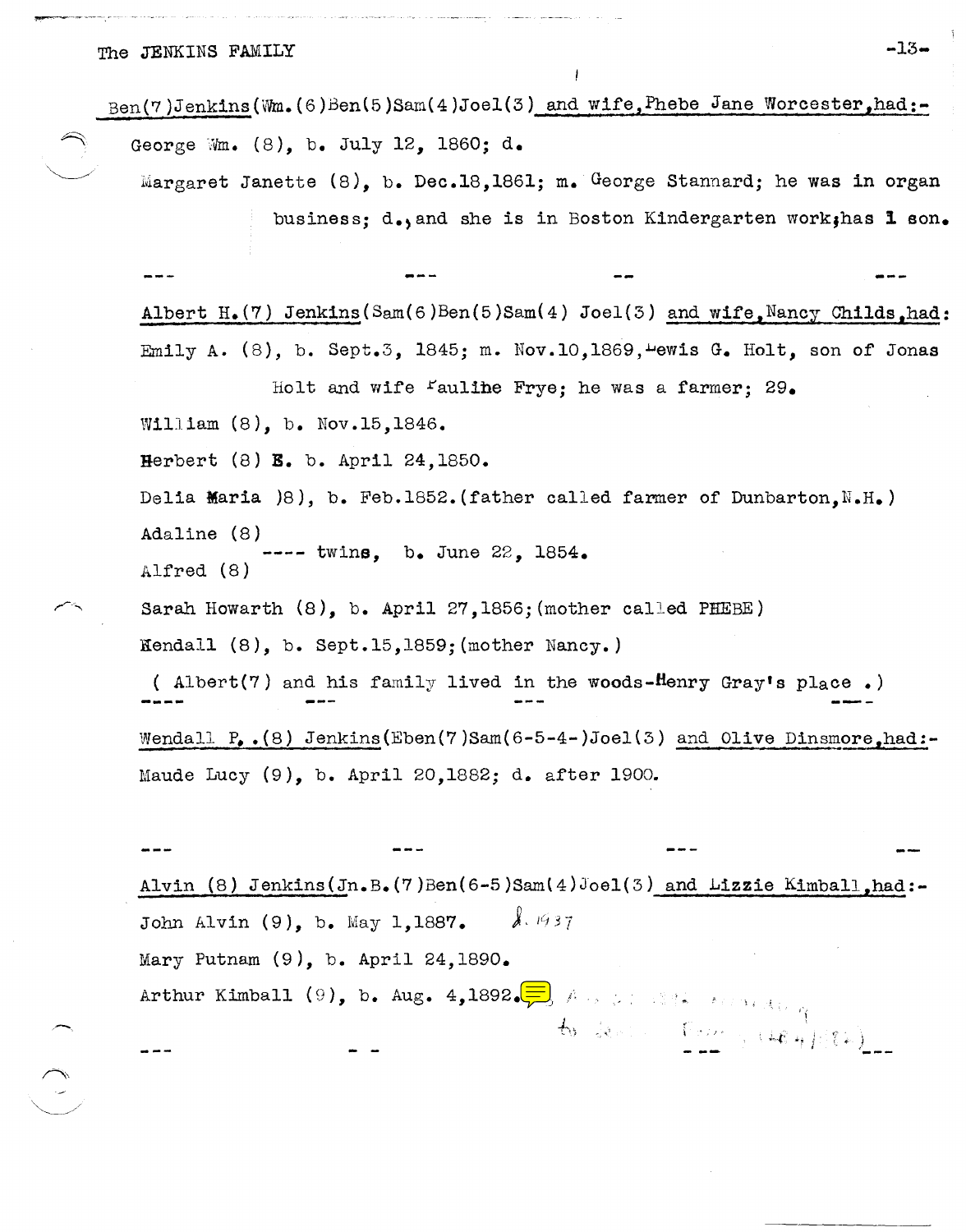Charles Berry(8)Jenkins(Jn.B.(7)Ben(6-5)Sam(4) and Mary Jane Ashby,had:-Gaace Ashby  $(9)$ , b. May 17,1888. Mildred  $(9)$ , b. Aug. 9, 1893; d.

Frank B. Jenkins(8)Jn.B.(7)Ben(6-5)Sam(4) Joel(3) and wife, Bertha Upton, had: Brooks Upton  $(9)$ , b. May 25,1888.

Helen Elizabeth  $(9)$ , b. Aug. 21,1890.

e<br>Omer(9) Jenkins, Jr.,(son of Omer/and Augusta Shattuck, married in St. John's Church, Jan. 20, 1913, Adelia Curley, 48, daughter of John Curley and wife, Margaret Curran,  $H_{\text{rev}}$ . Frank P. Harrington.

~ Only outsid er Jenkins recorded here was :-

Elizabeth C. Jenkins, of West Barnstable, daughter of George, m. Oct.13,

1859, Charles W. Shattuck of Lawrence, a trader, b. in Andover,1831. They had 2 children; lived *in* Winchester.

In North Andover :-

Myron A. Jenkins, son of Samuel C. and Charlotte A. Jenkins, age 8, d. the  $\sqrt{\frac{2\pi}{n}}$ myron A. Jenkins, son of Samuel C. and Charlotte A. Senkins, age 8, d.<br>May 4,1863.Histotherwas/Samuel Carleton Jenkins(8), son of Sam (7) and wife, Mary Carleton, b. 1832, who worked for Davis and Furber; m. Charlotte---, lived in No. Andover,cor. Clarendon and Water sts.;had---large family. --<br>Related to Lydia Gile who m. M.Panaretoff, former Bulgarian Minister to U.S.)LaM.

(Note on above found later:-"Charlotte A. Jenkins, wife of Samuel Garlton Jenkins, died Dec.1910 in North Andover; she was b. in Newmarket, N.H., daughter of Horatio B. Jenkins and Mary J. Cherwell."

 $-14-$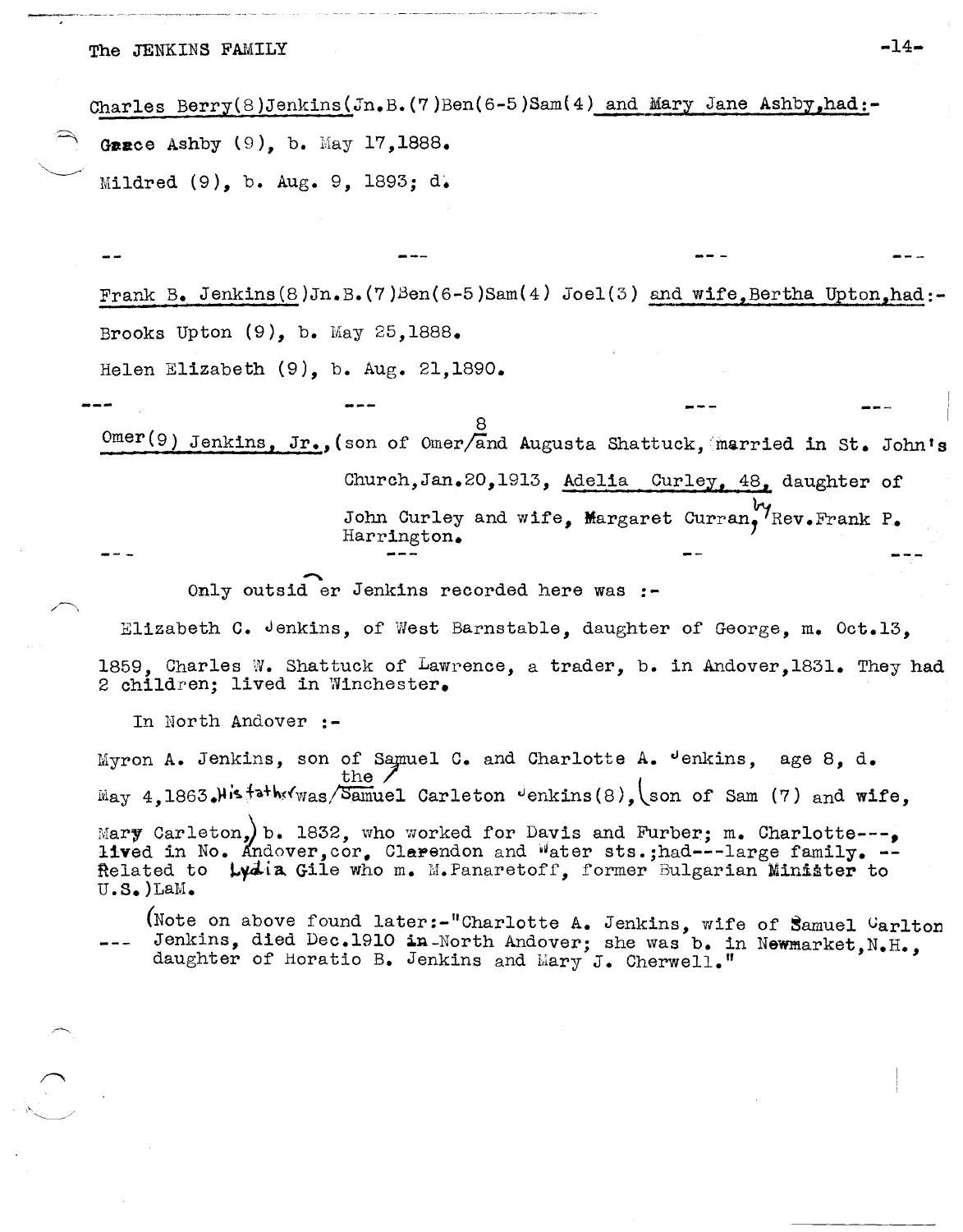--~ ---~ -~- -.------~--~~--.---------- - -\_.

1745.... Samuel(4) Jenkins(Joel (3) of Andover ( he was bapt. here 1714) Tarmer, farmer,<br>for  $\overline{b}$  1000, buys of Peter Osgood,  $Jr \sqrt{NW}$  cor.-NE Cor., on s-s-line runs West of a little west of Beaver Brook and Dam, to a Town Way;W.on land of Josiah Ballard-Jas. Russell-Robert RusselljE on Osgood land; all the buildings and improvements. John Beard and Edward Damon, witnesses. (The farm is called T.C. Mason's place in the 1852 map. A road marked to  $W_{\bullet}$  enkins, shows site of the early farm, which probably included W. Jenkins' place. land south across the highway and  $W_{\bullet}$  Jenkins' sawmill and the old house marked-A.H. Jenkins- now Henry Gray(s.  $(1934 - Taft$  place). It was then

all wild land and bordered by pastures, etc.<sup>(See p.18)</sup><br>135:268..1775... Jona Cummings to Sam Jenkins, swamp and upland N side Salem Rd.,17<br>2011 acres on Osgood-farm line;bds. Jabez Haywood and Tim Holt.John. Fiske and Cummings' land. South of a ford. Inventory of the estate of Sam(5) cenkins made July 6, 1778. (Sam was Sgt. in vapt. Menry Abbott's Co., at Lexington alarm; Was 2nd Lt. 1776, Dec., in Capt. John Abbott's Co. Probably died in service. Was buried in Reading with  $\mathbb{M}$ ilitary honors from South Church, Andover.) His widow was Ann (Upton.) ₹. Moses Abbott and Ben Jenkins reported on value of property, Farmhouse  $45$  L; barn, 25 b; homestead land,165 acres; Batters Meadow, 15 acres; piece bought of Jonathan Abbott, 6 acres; orchard piece from Mrs. Peter Cheever, 2 acres; 17 acres of pasture in Falls Woods; 1 acre in Falls Woods bought of Robert Gray; oxen, cows-brind le cow, lind cow- old mare, 9 sheep, 4 lambs; tools and tackle; housestuff, yarn, coverlets, fine linen; banister back chairs; lots of pewter; coffee and teapot; brass kettie, skillet and warming pantotal: *b* 1650.... Best broadcloth coat, velvet jacket and breeches, deerskin, moose skin and sheepskin breeches; every day coat; surtout; 8 pr.hose. llinen shirt, 2 of cotton; 1 pr. trousers; castor hat; silver shoe buckles. knee buckles and stock buckles; firelock and bayonet; sword and belt and accoutrements; Books, 12 sh., cash in house,  $E15.$ Asa Abbott;Moses Abbott;John Russell, witnesäes.

Oct.12, 1785.. The will of old Sam (4) Jenkins, (father of Lieut.Sam,above.)  $358:542...$  (Wife was Rebecca (Stuart). To well beloved wife, Rebecca, annually. 9 bushels of Indian meal. 5 of Rye. 120 Lbs. of Pork, 60 lbs. of Beef; 2 cows, kept; 8 lbs. Flax; 6 lbs. sheep wool;firewood hauled and cut to fit the fireplace, etc.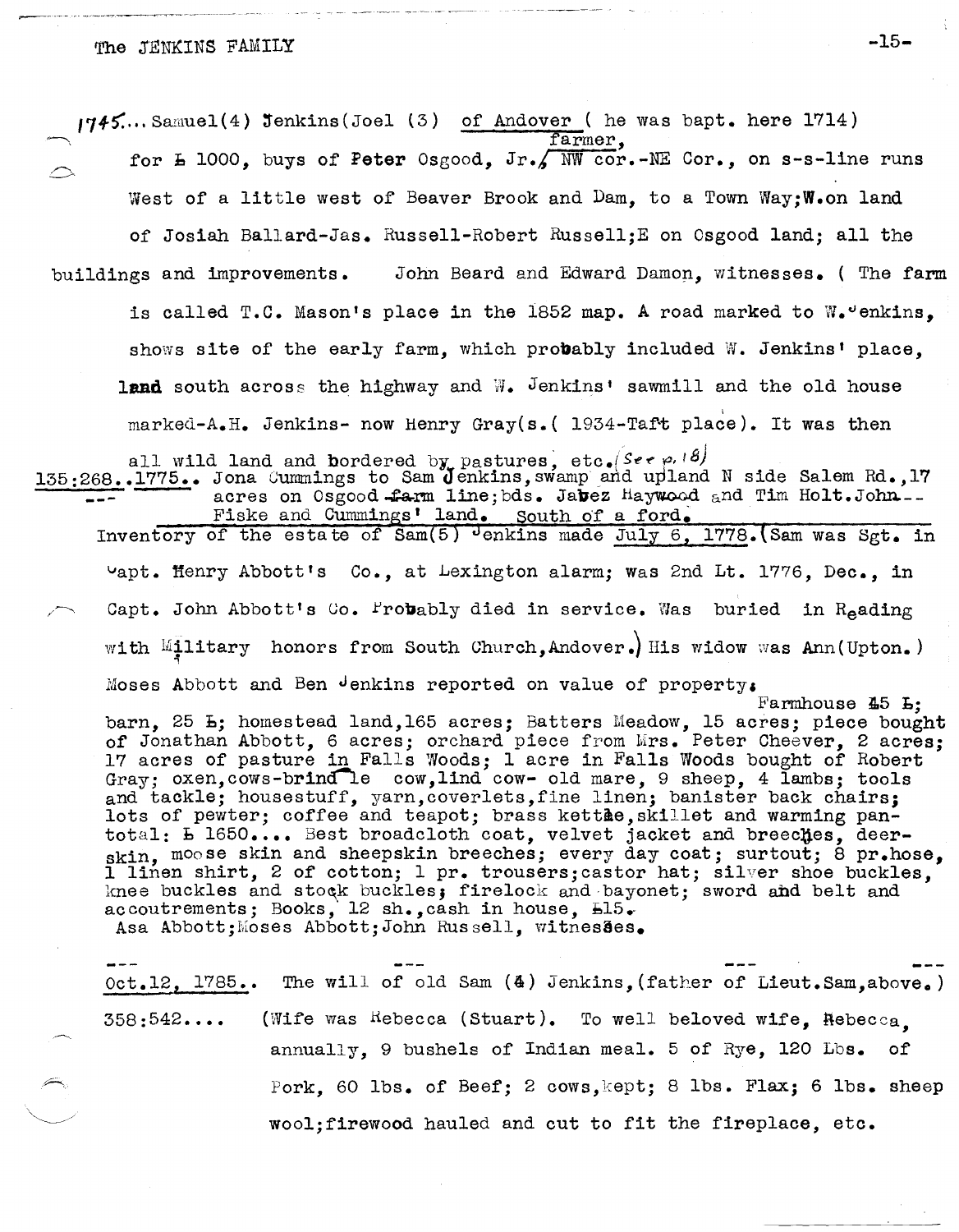## The JENKINS FAMILY  $-16-$

Will of Sam (4) Jenkins, (cont.)

 $R$ <sub>ebecca</sub> is to have the East room in the house;  $1 \t{L}$  12 sh. money each year while she is a widow.

To son, Joel (5), besides the farm he lives on- the land beyond or be tween Flaggy Hole and Moses Abbott's land; 11 acres of land in Woolwich and 13, etc... To his grandson Samuel(6) and his heirs, the woodlot NW part of lot bought of Eph Holt-line defined and 23  $\overline{\mathbf{b}}$  when he comes of age; if he dies  $3/4$  of the money to go to the 3 children of old Sam and the rest to the children of daughter Jones-except Mary, who has had her full share. Uhildren of Jons have 18 L each(except Mary) ;daughter Ledia, 6 L added. Son, Ben (5) to have the "cyder" bbls.,tubs and casks, rest of homestuff and clothes; des , gun, clothes and watch to sons Joel and Ben- the xxxxx rest to go to his wife and after her death to the 3 children. To children of Sam, dec., 6 she each.

April 1789, presented for probate. (Rebecca, wife of Josia Jones was dead as was Samuel; only 3 left-Ben, Joel and Lydia (Blanchard).

93:111... Enventory of the estate of Ben(6) "enkins ( d. 1835;widow Betsy 1835. 1835 (Berry)... House, barn and outbuildings and land: $$1800$ . Hill field and wood, 7 acres; Home pasture meadow and wood, 2 acre Berry Pond pasture; sown field: wood lot; Fuller's Field; Baker pasture;Fuller land; young wood; Town pasture; New pasture; Russpasture; ruiner land; young wood; fown pasture; Now pasture; huss-<br>ell lot; Hathorn piece; Wood Hill pasture; Cummings' meadow; Wilkins piece... Land and horse-shed at South Parish Meeting House; pew in Rev. Mr. Jackson's Meeting House; pew No.83 in Rev. Mr. Bad-<br>ger's Meeting House.. value : \$7036...Clothes,\$40.Library,\$6.<br>Furniture in SW room; SE room ki SW chamber, SE chamber, back chamber, bed chamber; lots of stock and " trumpery in garret", \$8. Notes due--.Total  $$1765.50$ .

- 
- 

 $\bigcap$ 

 $76:967...$  Widow Betsy is ordered to advertise in James Locke's tavern. Gould and Newman's Bookstore,Enoch Stevens' store and in Salem Gazette.

86 :159... Petsy is to have clothes and \$ 100 to use. Nehemiah Berry of Lynn is appointed guardian of the children.

- $9:164...$ .... Wm.(6) Jenkins is exec. of the will of Ben (5) who d. only a short time before his son, Ben(6) above. The Court orders Wm. John
- son, Jr., Job Abbott and Jos. Gowing to be appraisers.<br>409:194... 01d Benjamin<sup>y</sup> being of sound mind", thinks that his wife ', -would like to live with her son or friends of her own so he sets aside for her, a sum of money instead of a dower, which he thinks<br>would be most convenient and useful for her. So, Sally got all would be most convenient and useful for her. the housegoods she brought and  $$600...$ Son Ben got a lot of land, formerly lileazer Hathorn's cal.Led Hathorn's meadow -Falls Woods,  $\frac{3}{3}$  acres..Sam had  $\frac{3}{7}$  20...Three sons, Sam, Ben and Wm. got a pew in the church-the lower floor of the Rev.  $\frac{1}{2}$  and  $\frac{1}{2}$  Meeting House South Parish- and all the clothes, books and house furniture except the wife's share. Wm. had all the rest and was exec.<br>Daniel Rice; David Hidden; Amos Blanchard, witnesses.